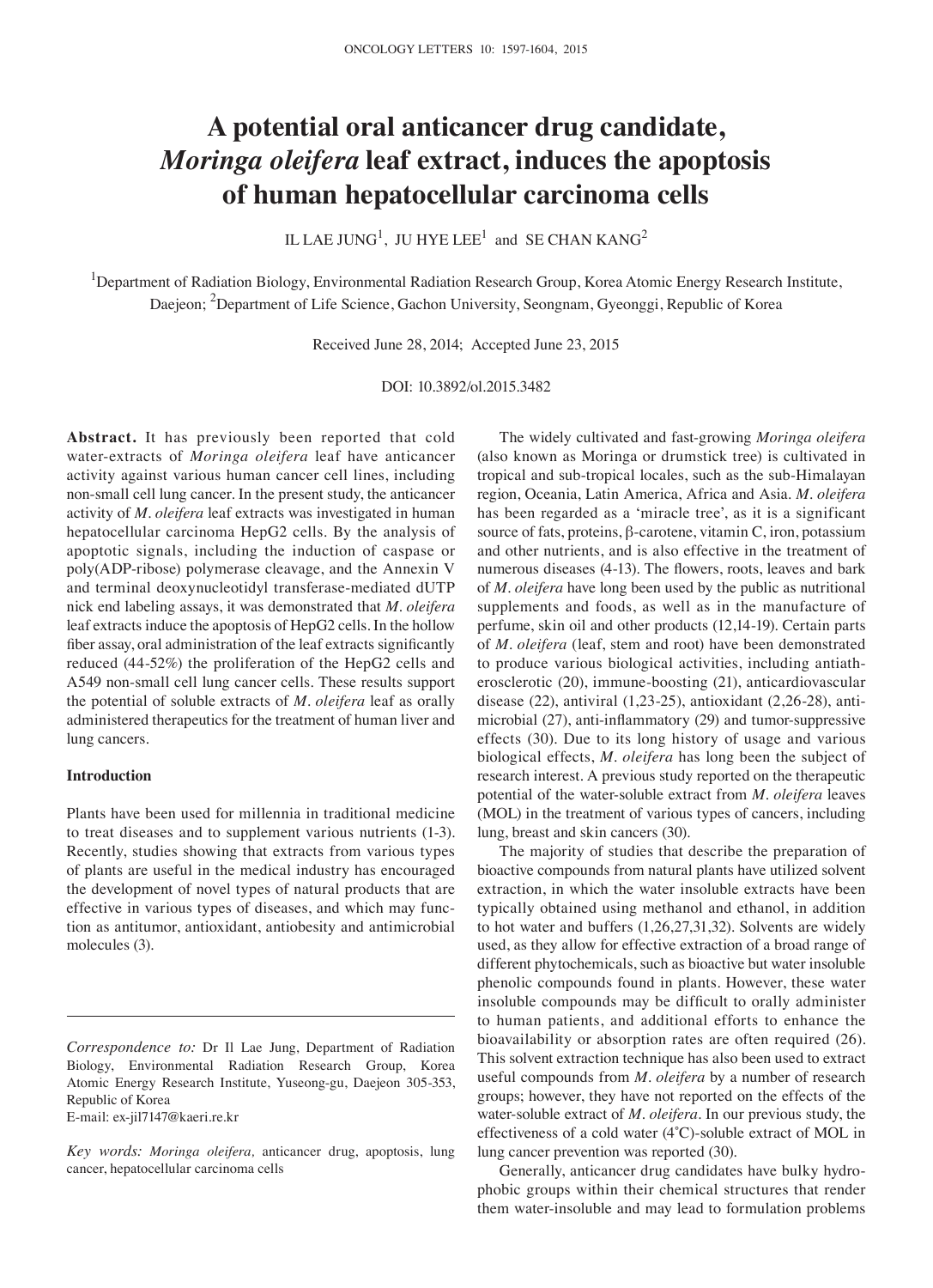and serious therapeutic challenges, including serious complications such as embolism and respiratory system failure due to the precipitation of the drug in the case of intravenous administration (33-35). For these reasons, increasing the water solubility of anticancer agents and developing soluble bioactive compounds with strong anticancer activities is vital. Compared with parenteral injections, the continued development of oral anticancer therapies has been fueled by their ease of administration, lack of requirement for hospitalization or clinic visits, acceptable disease outcomes, patient satisfaction, reduced interference in work and social activities, and the paradigm shift that views cancer as a chronic condition. However, orally administered drugs may be degraded by metabolic processes prior to arriving at their target sites (36-38). To address this disadvantage, the development of oral medications with high bioavailability has received much attention in anticancer therapy research.

In the present study, a water-soluble MOL extract was prepared and its anticancer activity was tested against hepatocellular carcinoma cells. Furthermore, its efficacy as an orally administered therapeutic agent in mice with lung and liver cancer was investigated.

# **Materials and methods**

*Sample preparation.* The leaves of *M. oleifera* (MOL), cultivated in Chiangmai, Thailand, were purchased from Moringa Korea Co. (Milyang, Gyeongsangnam, South Korea). The dried MOL (150 mg) were suspended in 1 ml of cold water (4˚C), vigorously and continuously vortexed for 30 sec, and allowed to stand in the refrigerator (4˚C) for 10 min. After another vigorous vortexing of the MOL extract for 1 min, the water soluble supernatants were collected by centrifugation  $(13,000 \times g)$  for 10 min, twice) and then membrane-filtered  $(0.2- \mu m$  filter). The filtrated MOL extracts were lyophilized at -50˚C for 2 days using a freeze dryer (FD5505; Ilshin Biobase Co., Ltd., Seoul, Korea) then stored at ‑20˚C. For the experiments, the lyophilized MOL extracts were resuspended in distilled water (DW) at a final concentration of 20 mg/ml of protein.

*Cell cultivation.* Human non-small cell lung cancer A549 and human hepatocellular carcinoma HepG2 cells were purchased from the American Type Culture Collection (Manassas, VA, USA). The cells were seeded at an initial density of  $1x10<sup>5</sup>$  cells in a 6-well plate containing RPMI-1640 medium (for A549) or DMEM (for HepG2) (GE Healthcare, Pittsburgh, PA, USA) supplemented with 10% fetal bovine serum (GE Healthcare) and 1% penicillin-streptomycin, and incubated at 37˚C.

*Flow cytometric analysis.* Prior to MOL extract treatment, the HepG2 cells  $(1x10<sup>5</sup>)$  were seeded in a 6-well culture plate and were incubated for 1 day. Following another 2-day incubation, the cells were collected, fixed with 70% ethanol at 4˚C for 2 h and stained with propidium iodide (PI; 50  $\mu$ g/ml) for 30 min at room temperature. A FACScan system (EPICS XL Flow Cytometry, Beckman Coulter Counter; Beckman Coulter, Inc., Indianapolis, IN, USA) was used to measure the DNA content. The proportion of cells in each cell cycle stage was

determined using the Phoenix Multicycler Software (Phoenix Flow System, San Diego, CA, USA) and the numbers in the images indicate the percentages of the total that were sub-G1 cells.

*Cell proliferation assay (MTT assay) and colony forming assay.* A cell proliferation assay using tetrazolium salt (MTT) was performed to measure the viability of the HepG2 cells (24). The cells were adjusted to a density of  $3x10^3$  cells in each well of a 96-well plate and incubated for 1 day. Various concentrations of MOL extracts  $(0-200 \mu g/ml)$  were added, and the cells were incubated for another 2 days. Cell proliferation was measured by Cell Counting Kit-8 (cat. no. CK04, Dojindo Laboratories, Kumamoto, Japan). The percentage ratio is the relative proportion of viable cells compared with the control group (non-MOL extract-treated group).

*Colony‑forming assay.* Clonogenicity was examined by the colony‑forming assay, as previously described (30). Briefly, the cells were seeded at an initial density of  $1x10<sup>3</sup>$  HepG2 cells/well in 6-well culture plates, incubated for 1 day prior to the addition of the MOL extract, and then incubated for a further 7-14 days. Finally, the cells were stained with 0.1% crystal violet (Sigma-Aldrich, St. Louis, MO, USA) and images were captured with a Canon digital camera (Power-Shot S45; Canon, Inc., Seoul, Korea). Representative images are presented.

*Annexin V binding assay.* The A549 cells were cultured for 1 day and treated with MOL extract, after which they were incubated for another 2 days. The Annexin V-fluorescein isothiocyanate (FITC)/PI flow cytometric assay kit was purchased from Roche Diagnostics (cat. no. 1185877700; Basel, Switzerland) and used to determine the proportion of apoptotic cells in each MOL‑treated group. Briefly, harvested cells were resuspended in incubation buffer at a concentration of 104 cells/ml, followed by incubation with Annexin V-FITC for 20 min and subsequent incubation with PI for 5 min in the dark. At least 10,000 stained cells from each sample were analyzed by Cytomics FC 500 (model 175487-FC500; Beckman Coulter Inc., Indianapolis, IN, USA). Data were analyzed with CELL Quest software (BD Biosciences, San Jose, CA, USA).

*Terminal deoxynucleotidyl transferase‑mediated dUTP nick end labeling (TUNEL) assay.* Apoptosis was also assessed by utilizing the TUNEL assay to detect DNA strand breaks during apoptosis using an *in situ* cell death detection kit (cat. no. 11684795910; Roche, Basel, Switzerland) according to the manufacturer's instructions. Briefly, the HepG2 cells were treated with different concentrations of MOL extracts (0-300  $\mu$ g/ml) for 2 days, fixed with freshly prepared 4% paraformaldehyde in phosphate-buffered saline (PBS; pH 7.4) for 20 min, and incubated in permeabilization solution with 0.3% Triton X-100 for 5 min at room temperature. Subsequent to being washed three times with PBS buffer, the cells were incubated with TUNEL reaction mixture for 60 min at 37˚C and analyzed under a fluorescence microscope (model nos. BX53F and U‑RFL‑T; Olympus Corporation, Tokyo, Japan), through which images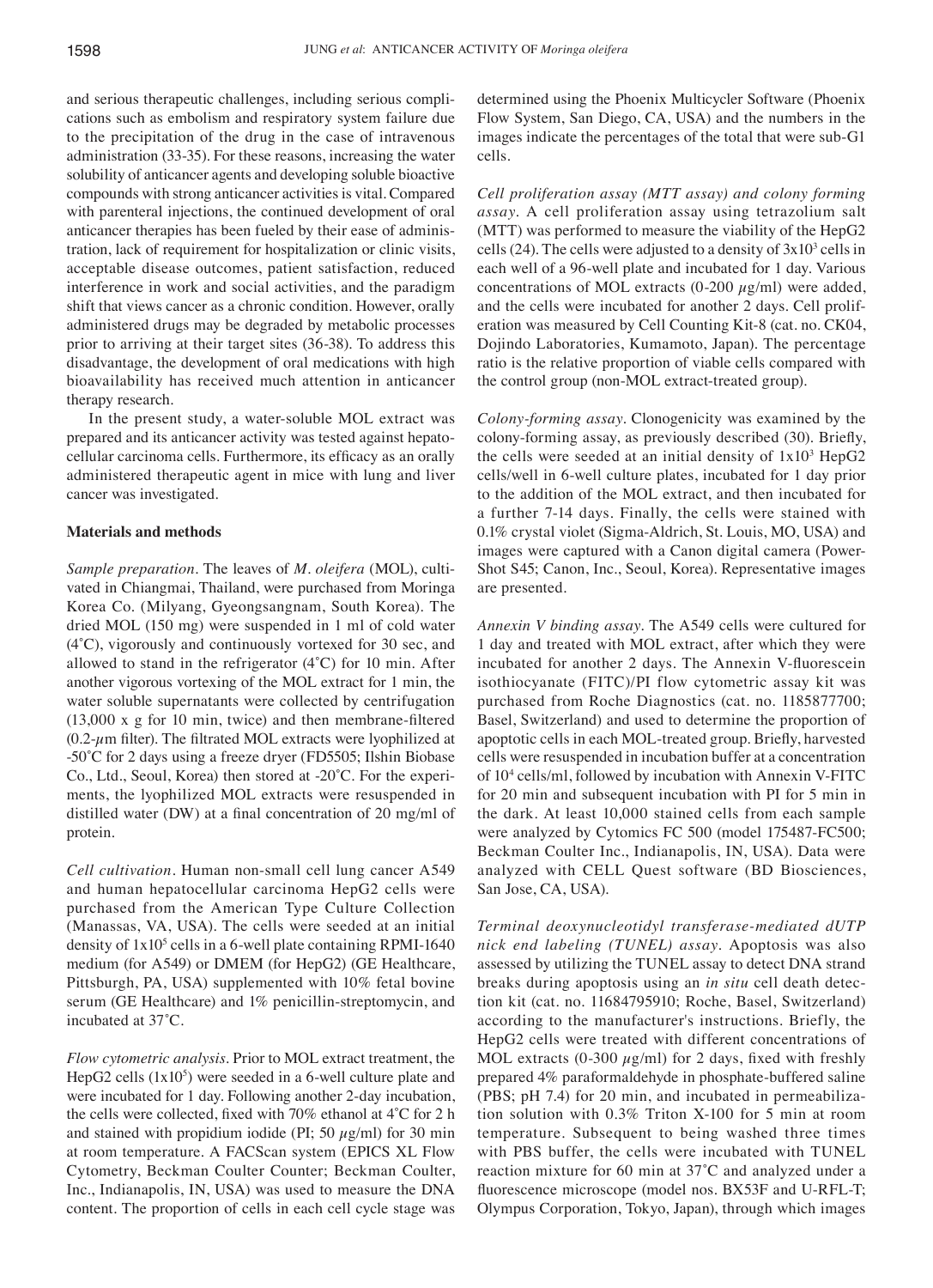

Figure 1. Effects of *Moringa oleifera* leaf extract on cell cycle and cell proliferation. (A) Flow cytometric analysis. Cells (1x10<sup>5</sup>/well) were seeded and incubated for 1 d prior to treatment with MOL extract (0-400  $\mu$ g/ml). After incubation for 2 d, the cells were collected and analyzed using the FACScan system. The numbers in the figures indicate the percentages of sub G1 cells. (B) MTT assay. Cells  $(3x10<sup>3</sup>/well)$  were seeded in 96-well plates and incubated for 1 d. Following treatment with various concentrations of MOL extract (0-200  $\mu$ g/ml), the cells were incubated for 2 d. The percentage ratio was calculated as the relative proportion of viable cells compared with the control group (non-MOL extract treated group). (C) Colony forming assay. Cells (1x10<sup>3</sup>/well) were seeded in 6-well plates and incubated for 1 d followed by treatment with various concentrations of MOL extract (0-50  $\mu$ g/ml) and subsequent incubation for 7-14 d. PI, propidium iodide.

of representative fields were captured. The HepG2 cells were also fixed in 4% paraformaldehyde and incubated in  $0.5 \mu$ g/ml 4,6-diamidino-2-phenylindole solution for 30 min in the dark at room temperature for counterstaining.

*Western blot analysis.* Prior to adding the MOL extract, the HepG2 cells  $(1x10<sup>5</sup>)$  were seeded in a 6-well culture plate for 1 day. After 2 days of additional incubation, the proteins were collected and their concentrations were determined by the Bradford method (Protein Assay Dye Reagent Concentrate, cat. no. 500-0006; Bio-Rad Laboratories, Hercules, CA, USA). Proteins were then loaded in equal amounts (20  $\mu$ g) onto an 8-12% SDS polyacrylamide gel and stained with Coomassie Brilliant Blue. The antibodies [polyclonal rabbit anti-β-actin, cat. no. 4967; polyclonal rabbit

anti-poly(ADP-ribose) polymerase (PARP), cat. no. 9542; monoclonal rabbit B-cell lymphoma-extra large (Bcl-xL), cat. no. 2764; polyclonal rabbit caspase-3, cat. no. 9662; and polyclonal rabbit anti-cleaved caspase-3, cat. no. 9661] for western blot analysis were purchased from Cell Signaling Technology Inc. (Danvers, MA, USA).

*Hollow fiber assay (HFA).* An HFA was performed following the standard procedures set by the National Cancer Institute (NCI; Bethesda, MD, USA; https://dtp.cancer.gov/branches/btb/hfa.html)(39-42). Briefly, the two tumor cell lines, A549 and HepG2, were cultured in 75-cm2 culture flasks. The media were flushed into 1‑mm (internal diameter) polyvinylidene fluoride hollow fibers (HFs) with a molecular weight cutoff of 500 kDa (Spectrum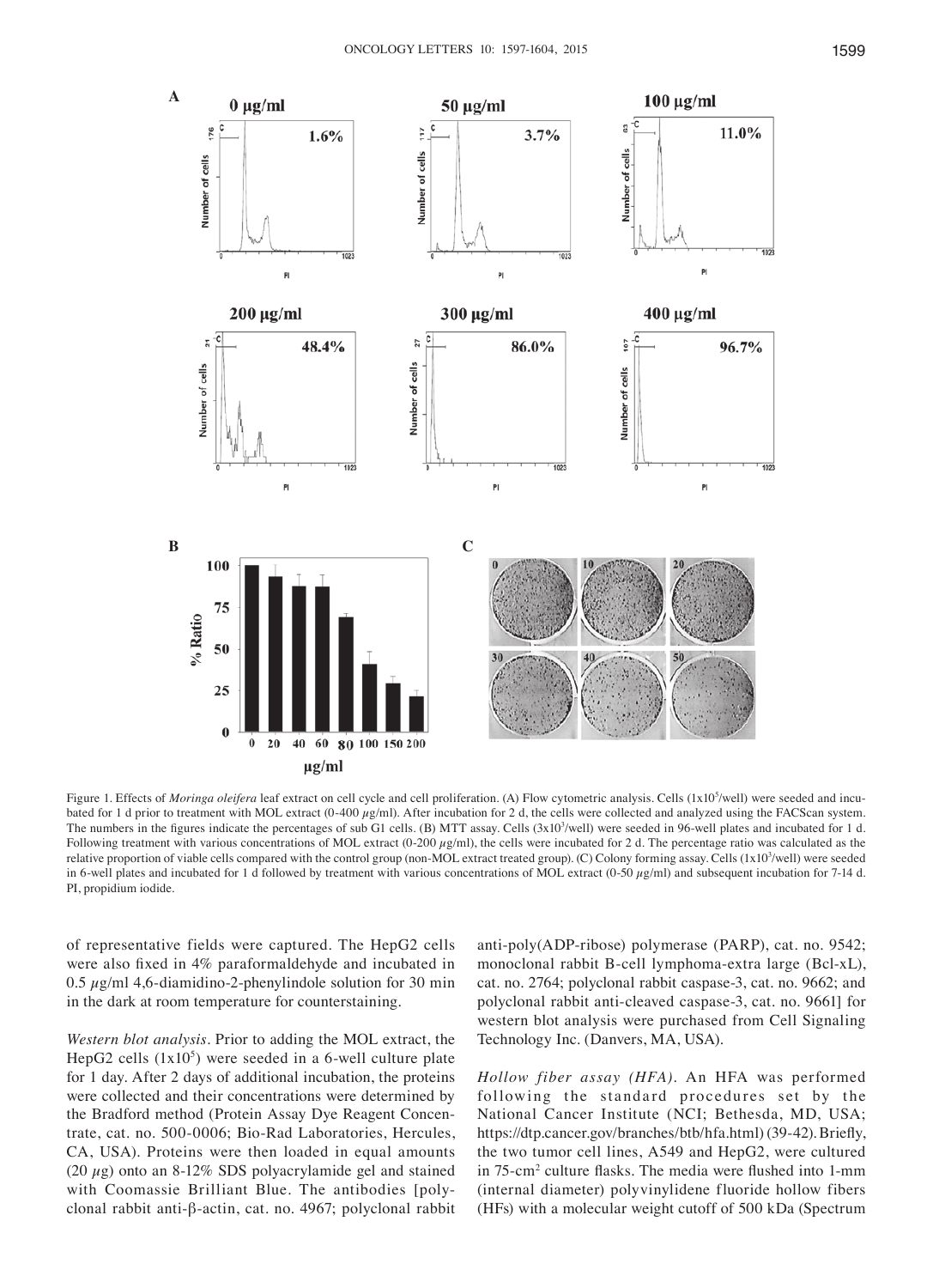

Figure 2. Apoptosis and western blot assays. (A) The number of apoptotic cells was detected and analyzed using flow cytometry. (B) Examination of the levels of proteins associated with the cell cycle and apoptosis. PARP, poly(ADP-ribose) polymerase; Bcl-xL, B-cell lymphoma-extra large; Cas, caspase.

Laboratories, Houston, TX, USA) and then the HFs were loaded with cells  $(5x10^5 \text{ cells/ml})$ . Each HF was heat-sealed with a hot smooth-jawed needle holder every 1.5 cm along its length and cut into segments with 2-mm tails for ease of handling; at the highest seeding density, each HF was 1.5 cm long. Each HF segment contained  $\sim 1x10^5$  cells. The fibers were placed into 6-well culture plates containing cell culture medium and were incubated for 1 day prior to surgical implantation in 6‑week‑old male immunodeficient nude mice (Harlan Laboratories, Horst, Netherlands). All mice were housed under 12-h light-dark cycles in an air-conditioned room with unrestricted access to water and food (Purina 5001 Rodent Chow; Purina, St. Louis, MO, USA). The mice were anesthetized with Zoletil (tiletamine/zolazepam; Virbac Korea Co., Ltd., Seoul, South Korea) and Rompun (xylazine; Bayer, Seoul, South Korea), and then HFs were implanted at subcutaneous sites and the incisions closed using skin staples. The mice were orally administered different concentrations of MOL extract, or were intravenously injected with doxorubicin (cat no. D1515-10MG; Sigma-Adrich) as a control, starting on day 3 following the fiber implantation (each dose of MOL extract and doxorubicin were administered daily for 4 days). After 7 days, the fibers were collected and subjected to the trypan blue exclusion assay. Internationally recognized guidelines on animal welfare were followed and the experiments were approved by the Gachon University Institutional Animal Care and Use Committee (approval no. GIACUC-L2014001).

*Statistical analysis.* Statistical analysis was performed using SigmaPlot software (version 7.0; Systat Software, Inc., San Jose, CA, USA). A Students's t-test was used to analyze differences in cell viability. P<0.05 indicated a statistically significant difference.

# **Results**

*Effect of MOL extract on HepG2 hepatocellular carcinoma cells.* Dried MOL was extracted with cold DW (4˚C) and the resulting water soluble extract was used in this study. Human hepatocellular carcinoma HepG2 cells were treated with the MOL extract for 2 days, and then analyzed by FACScan. As presented in Fig. 1A, cell cycle analysis demonstrated that MOL at 50, 100, 200, 300 and 400  $\mu$ g/ml resulted in a concentration-dependent accumulation of HepG2 cells in the sub-G1 phase, which indicated apoptotic cells, as compared to the control (non-MOL extract-treated group). In particular, the HepG2 cells treated with 400  $\mu$ g/ml of MOL extract showed a sub-G1 fraction of up to 96% compared with the control group.

The cytotoxic inhibitory effect of MOL extract on HepG2 cell proliferation was further verified using the MTT assay (Fig. 1B). Cells treated with different concentrations of MOL extract (0-200  $\mu$ g/ml) for 2 days were subjected to the MTT assay. The results demonstrated that cell proliferation was significantly inhibited in a concentration-dependent manner by MOL extract (P<0.05), and treatment with 200  $\mu$ g/ml of MOL extract produced inhibition ratios of up to 80%.

The impact of the MOL extract on the clonogenic growth of the HepG2 cells was also examined (Fig. 1C). The cells were seeded onto 6-well plates and treated with MOL extract, and then stained with crystal violet after an incubation period of 7 days. The data showed that the control cells (not treated with MOL extract) formed colonies that were uniformly distributed in the plate  $(0 \mu g)$ . By contrast, the cells treated with MOL extract demonstrated an up to 70% reduction in the number of colonies (50  $\mu$ g/ml of MOL). In conclusion, clonogenic growth was inhibited by MOL extract in a dose-dependent manner.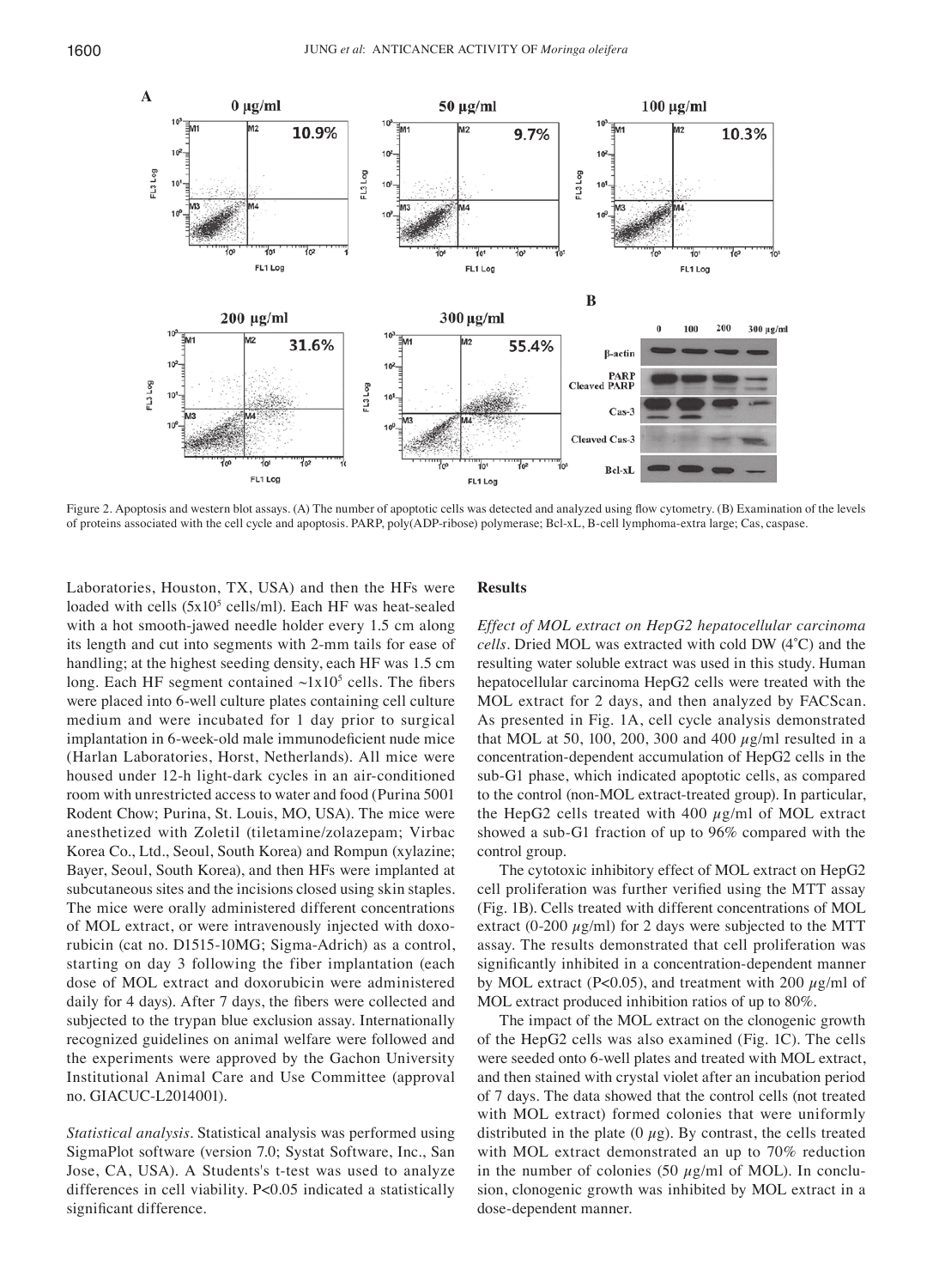

Figure 3. TUNEL assay. HepG2 cells were treated with different concentrations of *Moringa oleifera* leaf extract for 2 days and stained with TUNEL and DAPI. Images of morphological changes in nuclear chromatin were captured with a fluorescence microscope (x100 magnification). TUNEL, terminal deoxynucleotidyl transferase-mediated dUTP nick end labeling; DAPI, 4,6-diamidino-2-phenylindole.



Figure 4. Hollow fiber assay. (A) Experimental procedures. (B) Each fiber for different tumor cell types was implanted, and 3 different concentrations of the MOL extract were orally administered. Doxorubicin was used as a control treatment and was intravenously injected. The average of 3 independent experiments is shown, and the variation within each set of experiment was <20%. The cell preparations were analyzed for viable cell masses by a stable-endpoint MTT assay. DOX, doxorubicin; MOL, *Moringa oleifera* leaf.

*Evaluation of apoptosis.* As MOL extract treatment produced an accumulation of cells at the  $G_0/G_1$  peak during cell cycle analysis, as well as a reduction in cell viability and the inhibition of clonogenic growth, the apoptotic state of the cells was investigated. In order to detect and quantify apoptosis, the Annexin V-FITC/PI double staining method was used to stain HepG2 cells treated with MOL extract. The cells were collected following 2 days of treatment with MOL extract at different concentrations (0-300  $\mu$ g/ml), then double-stained and subjected to FACS analysis. The increased dot plots in the late and early apoptotic region demonstrate a dose-dependent effect (Fig. 2A). Subsequent to MOL extract treatment,  $\sim$  55.4% of cells were in either the early (stained only by Annexin V-FITC) or late (stained by Annexin V-FITC and PI) apoptotic stage. The apoptotic cell ratio of the cells treated with MOL extract at a concentration of 300  $\mu$ g/ml was 5 times higher than that of the control cells.

Apoptosis in the HepG2 cells was further elucidated by western blotting. As presented in Fig. 2B, the expression of certain apoptotic markers, including cleaved PARP and cleaved caspase-3, were increased by treatment with MOL extract. The antiapoptotic Bcl-xL protein was downregulated by MOL extract treatment, indicating that the MOL extract inhibited cell proliferation (Fig. 2B).

The TUNEL assay is a common method for detecting the DNA fragmentation that results from apoptotic signaling, which allows apoptotic cells with DNA fragmentation to be detected by fluorescence microscopy. In the present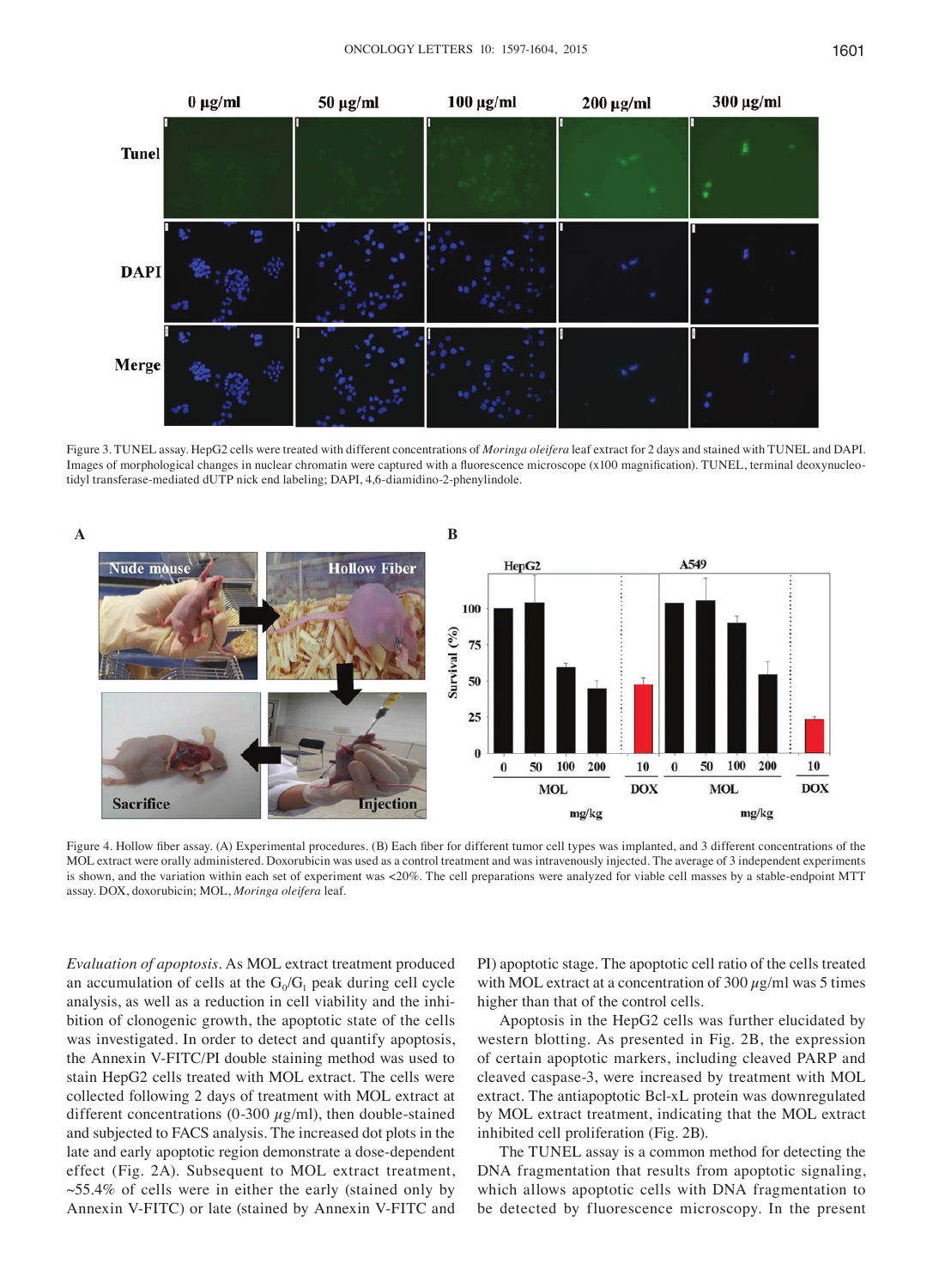study, TUNEL staining was performed to detect apoptotic morphology alteration in individual HepG2 cells. The presence of TUNEL-positive cells with fragmented DNA in their nuclei was indicated by a green fluorescence signal, indicating that DNA strand breaks had occurred, and that MOL extract induced apoptosis in the HepG2 cells (Fig. 3).

*HFA.* Considering the *in vitro* results demonstrating that the MOL extract inhibited cancer cell proliferation, an *in vivo* study was crucial to evaluate whether MOL inhibits cancer cell progression. To test this hypothesis, nude mice were implanted with hollow fibers filled with HepG2 or A549 cells. After 2 days, different concentrations of MOL extract were orally administered to the MOL-treated mice, and doxorubicin was intravenously administered to the control mice. On day 5 after administration, the animals were sacrificed and the fibers were collected, and the trypan blue exclusion assay was performed (Fig. 4A). A gradual reduction in cell viability was observed for the HepG2 cells, while a similar kinetic profile was observed for the A549 cells (Fig. 4B). Notably, the effective concentrations of MOL extract in the HFA assay, which inhibited cancer cell proliferation, were similar to those that were effective in the *in vitro* cell-based assay (Fig. 1B) (30), indicating that MOL extract was effectively delivered to the target site via oral administration. As compared to that observed in A549 cells, significantly stronger cytotoxicity was produced by MOL extract in the HepG2 cells, and the rate of cytotoxicity in these cells was higher compared with that produced by doxorubicin (control) treatment (P<0.05). Studies involving the administration of higher concentrations of MOL should now be performed.

### **Discussion**

*M. oleifera*, of the monogeneric family Moringaceae, is distributed worldwide and has been known by a number of different names, including the horseradish tree (English), Soanjna (Hindi), Shobhanjana (Sanskrit), Saragvo (Gujarati), Sajna (Bengali), Munanga (Telugu) and Murangai (Tamil) (43). For millennia, various parts of *M. oleifera* have been used as nutritional supplements (as a rich source of vitamins A and C, iron, calcium, and protein) (44,45), and for their antibiotic (46-49), antihyperlipidemic (50), antidiabetic (51,52), wound healing (53) and antiulcer properties (54). The edible parts of the plant have also been employed traditionally for skin diseases, rheumatism, anemia, cholera and other ailments (53). Previous studies have shown that *M. oleifera* has potential anticancer activities (44,54,55) In particular, it was previously demonstrated that the water-soluble fraction of MOL induced apoptosis in lung cancer cells, and is therefore a novel type of potential anticancer candidate compound (30).

Solvent extraction methods have been widely utilized to obtain extracts from plants, as solvents such as methanol and ethanol effectively extract polar and non-polar bioactive compounds (1,26,27,31,32). However, non-polar compounds are not well absorbed in the body, although they are bioactive. In contrast to the solvent extraction method, compounds obtained via water extraction are often more easily absorbed into the body, although the extraction efficiency and the range of extracted compounds are normally inferior to those that result from the solvent extraction method. Despite these disadvantages, water extraction methods are considered, as the resulting extracts are easily absorbed and offer the possibility of oral administration.

In previous studies, a cold water-soluble extract was prepared from MOL and its anticancer activity was confirmed in human lung cancer A549 cells. In the present study, as a part of an ongoing effort, the anticancer activity of MOL extract against human hepatocellular carcinoma HepG2 cells was investigated to evaluate its potential as an oral medication for lung and liver cancer treatment. The results of the present study showed that MOL extract was effective in the HepG2 cells, in addition to the A549 lung cancer cells. In addition, the oral administration of MOL was effective in the mice with either lung or liver cancer cells, indicating that the cold water MOL extract could be a potential oral anticancer candidate agent.

Recent preclinical studies of anticancer drugs using mice have tended to use parenteral administration methods, including the intravenous or subcutaneous routes. However, for clinical studies, these drugs require further study in order to increase the absorption efficiency, decrease the possible side-effects and reduce the inconvenience to patients. In particular, subcutaneous injection, utilized by a number of studies in the field of anticancer drug development, does not target particular types of cancer, and is thus a poor predictor of the efficacy of its clinical utility, although the candidate agents administered by this method may show efficacy in lab-scale experiments. The present study examined whether a water-soluble MOL extract may be used as an oral medication. As presented in Fig. 4, the oral administration of MOL extract greatly inhibited cancer cell proliferation, indicating that the MOL extract used in the present study is potentially suitable as an oral medication against cancer, although the detailed mechanisms are yet to be elucidated. Future pharmacogenetic and pharmacokinetic studies must be performed in order to further evaluate the clinical potential of MOL extract, in addition to any chronic and acute toxicity.

Although *in vitro* cell-based assays are useful for screening drug candidates and examining their mechanisms of action, further *in vivo* assays are usually necessary prior to clinical testing. For this purpose, researchers developed the traditional xenograft assay, which has been used worldwide. However, the cost of the traditional xenograft assay is high, and it takes a substantial period of time due to the large number of animals required. The *in vivo* HFA in immunodeficient nude mice was designed at the NCI to try to bridge the gap between *in vitro* cell-based assays and human tumor models; the goal of the assay was to predict which compounds would be active in a subsequent xenograft system (56-59). In the HFA, proliferating cancer cells containing hollow fibers with pores, which are small enough to retain the cancer cells, but large enough to permit potential chemotherapeutic drugs to enter, are transplanted into the peritoneum or under the skin of the host mice. Next, test drug candidates are administered to the mice, and the fibers are then retrieved for analysis of any viable cell masses (56). The HFA is similar to the xenograft assay, but is a time- and cost-saving method. For these reasons, the finding that MOL had anticancer activity in the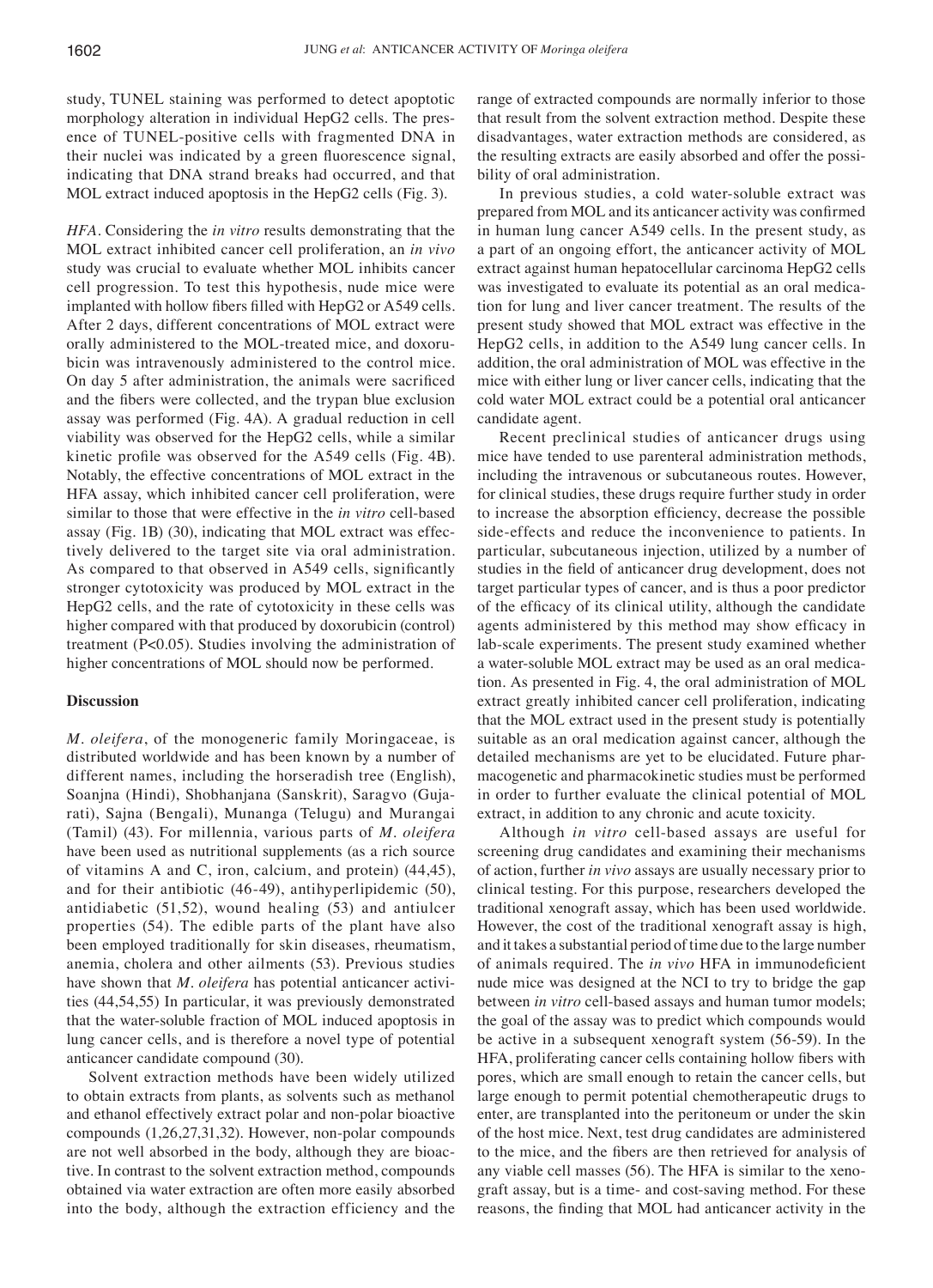HFA of the present study supports its potential as a novel anticancer drug. However, future xenograft mouse assays and other non-clinical tests will be required prior to clinical testing.

Drug candidates with anticancer activity often have bulky hydrophobic groups that render them water-insoluble (60). Low water solubility causes a number of problems in the formulation and administration of anticancer agents (61), thus, increasing water solubility and/or developing soluble bioactive compounds with strong anticancer activity have become areas of interest. Oral therapies have the advantage of resulting in the persistent exposure of tumor cells and the tumor environment to the administered cytotoxic drug, and oral anticancer agents allow therapeutic drug treatment in the comfort of the patient's home or in alternative settings, such as retirement homes and assisted-living or extended-care facilities (28). Therefore, efforts to develop soluble drugs that can be orally administered have been considered in the drug discovery processes. However, such a strategy is rarely used by researchers, as the majority of active compounds are water-insoluble. For this reason, a number of researchers are using solvent extraction. Despite this trend, the present study focused on a novel water-soluble MOL extract in order to overcome the problems caused by low solubility, and examined its potential as an oral anticancer drug.

In the present study, the HFA was used to demonstrate that oral administration of MOL, in addition to intravenous injection of doxorubicin, markedly inhibited lung and liver cancer cell proliferation. This significant tumor inhibition produced by oral administration of MOL may be due to the high bioavailability of the extract, as the concentration used in the *in vitro* cell experiment was similar to that used in the *in vivo* mouse experiment. The reasons for the similarity in the effective concentrations in the cell- and mouse-based assays are not clear at this time, however, future preclinical trials, such as pharmacokinetic studies, could uncover them. In the current study, it was demonstrated that the water soluble MOL extract may be a novel and promising natural anticancer drug candidate.

### **Acknowledgements**

The present study was supported by funds from the Korea Atomic Energy Research Institute Creativity Project (grant no. 527240-14).

#### **References**

- 1. Khalafalla MM, Abdellatef E, Dafalla HM, *et al*: Active principle from *Moringa oleifera* lam leaves effective against two leukemias and a hepatocarcinoma. Afr J Biotechnol 9: 8467-8471, 2010.
- 2. Iqbal S and Bhanger MI: Effect of season and production location on antioxidant activity of *Moringa oleifera* leaves grown in Pakistan. J Food Compos Anal 19: 544-555, 2006.
- 3. Wood M: The book of herbal wisdom: Using plants as medicine. 1st edition. North Atlantic Books, Berkeley, CA, USA, pp 374, 1997.
- 4. Oliveira JTA, Silveira SB, Vasconcelos KM, Cavada BS and Moreira RA: Compositional and nutritional attributes of seeds from the multiple purpose tree *Moringa oleifera* Lamarck. J Sci Food Agric 79: 815-820, 1999.
- 5. Fahey JW: *Moringa oleifera*: a review of the medical evidence for its nutritional, therapeutic, and prophylactic properties. Part 1. Trees for Life Journal 1: 5, 2005.
- 6. Fuglie LJ: The Miracle Tree: *Moringa oleifera*: Natural Nutrition for the Tropics. Church World Service, Dakar. Revised in 2001 and published as The Miracle Tree: The multiple attributes of *Moringa*, pp68 and 172, 1999.
- 7. Mukunzi D, Nsor-Atindana J, Xiaoming Z, Gahungu A, Karangwa E and Mukamurezi G: Comparison of volatile profile of *Moringa oleifera* leaves from Rwanda and China using HS-SPME. Pak J Nutrit 10: 602-608, 2011.
- 8. Faizi S, Siddiqui BS, Saleem R, Siddiqui S, Aftab K and Gilani AH: Fully acetylated carbamate and hypotensive thiocarbamate glycosides from *Moringa oleifera*. Phytochemistry 38: 957-963, 1995.
- 9. Kooltheat N, Sranujit RP, Chumark P, Potup P, Laytragoon-Lewin N and Usuwanthim K: An ethyl acetate fraction of *Moringa oleifera* Lam. Inhibits human macrophage cytokine production induced by cigarette smoke. Nutrients 6: 697-710, 2014.
- 10. Mahmood KT, Mugal T and Haq IU: *Moringa oleifera*: A natural gift-A review. J Pharm Sci Res 2: 775-781, 2010.
- 11. Anwar F, Latif S, Ashraf M and Gilani AH: *Moringa oleifera*: a food plant with multiple medicinal uses. Phytother Res 21: 17-25, 2007.
- 12. Olusola ATE: The miracle tree: *Moringa oleifera* (drumstick). In: Archive Vibrant Health with Nature. Keep Hope Alive Series. Unijos Consultancy Limited Press, Jos, Nigeria, pp120-136, 2006.
- 13. Ijarotimi OS, Adeoti OA and Ariyo O: Comparative study on nutrient composition, phytochemical, and functional characteristics of raw, germinated, and fermented *Moringa oleifera* seed flour. Food Sci Nutr 1: 452‑463, 2013.
- 14. Moyo B, Oyedemi S, Masika PJ and Muchenje V: Polyphenolic content and antioxidant properties of *Moringa oleifera* leaf extracts and enzymatic activity of liver from goats supplemented with *Moringa oleifera* leaves/sunflower seed cake. Meat Sci 91: 441-447, 2012.
- 15. Busani M, Masika PJ, Hugo A, *et al*: Nutritional characterization of *Moringa* (*Moringa oleifera* Lam.) leaves. Afr J Biotechnol 10: 12925-12933, 2011.
- 16. Waldron KW, Parker ML and Smith AC: Plant cell wall and food quality. J Sci Food Technol 2: 109-110, 2003.
- 17. Tetteh ONA: Effects of blanching and dehydration methods on the quality of *Moringa* leaf powder used as herbal green tea (unpublished Master's thesis). Kwame Nkrumah University, Ghana, 2008.
- 18. Fuglie LJ: Combating malnutrition with *Moringa*. In: The Miracle Tree: The Multiple Attributes of *Moringa*. Fuglie LJ (ed). CTA Publication, Wageningen, The Netherlands, pp117-136, 2001.
- 19. Ayotunde EO, Fagbenro OA and Adebanyo OT: Toxicity of aqueous extract of *Moringa oleifera* seed powder to Nile tilapia (*Oreochromis niloticus*) fingerlings. Int Res J Agric Sci 1: 142‑150, 2011.
- 20. Chumark P, Khunawat P, Sanvarinda Y, *et al*: The in vitro and ex vivo antioxidant properties, hypolipidaemic and antiatherosclerotic activities of water extract of *Moringa oleifera* Lam leaves. J Ethnopharmacol 116: 439-446, 2008.
- 21. Miyoshi N, Takabayashi S, Osawa T and Nakamura Y: Benzyl isothiocyanate inhibits excessive superoxide generation in inflammatory leukocytes: implication for prevention against inflammation-related carcinogenesis. Carcinogenesis 25: 567-575, 2004.
- 22. Faizi S, Siddiqui BS, Saleem R, Siddiqui S, Aftab K and Gilani AH: Isolation and structure elucidation of new nitrile and mustard oil glycosides from *Moringa oleifera* and their effect on blood pressure. J Nat Prod 57: 1256-1261, 1994.
- 23. Waiyaput W, Payungporn S, Issara-AmphornJ and PanjaworayanN: Inhibitory effects of crude extracts from some edible Thai plants against replication of hepatitis B virus and human liver cancer cells. BMC Complement Altern Med 12: 246-252, 2012.
- 24. Lipipun V, Kurokawa M, Suttisri R, TaweechotipatrP, PramyothinP, Hattori M and Shiraki K: Efficacy of Thai medicinal plant extracts against herpes simplex virus type 1 infection in vitro and in vivo. Antiviral Res 60: 175-180, 2003.
- 25. Murakami A, Kitazono Y, Jiwajinda S, Koshimizu K and Ohigashi H: Niaziminin, a thiocarbamate from the leaves of *Moringa oleifera*, holds a strict structural requirement for inhibition of tumor-promoter-induced Epstein-Barr virus activation. Planta Med 64: 319-323, 1998.
- 26. Sultana B, Anwar F and Ashraf M: Effect of extraction solvent/technique on the antioxidant activity of selected medicinal plant extracts. Molecules 14: 2167-2180, 2009.
- 27. Kumar V, Pandey N, Mohan V and Singh RP: Antibacterial and antioxidant activity of extract of *Moringa oleifera* leaves-An in vitro study. Int J Pharm Scis Rev Res 12: 89-94, 2012.